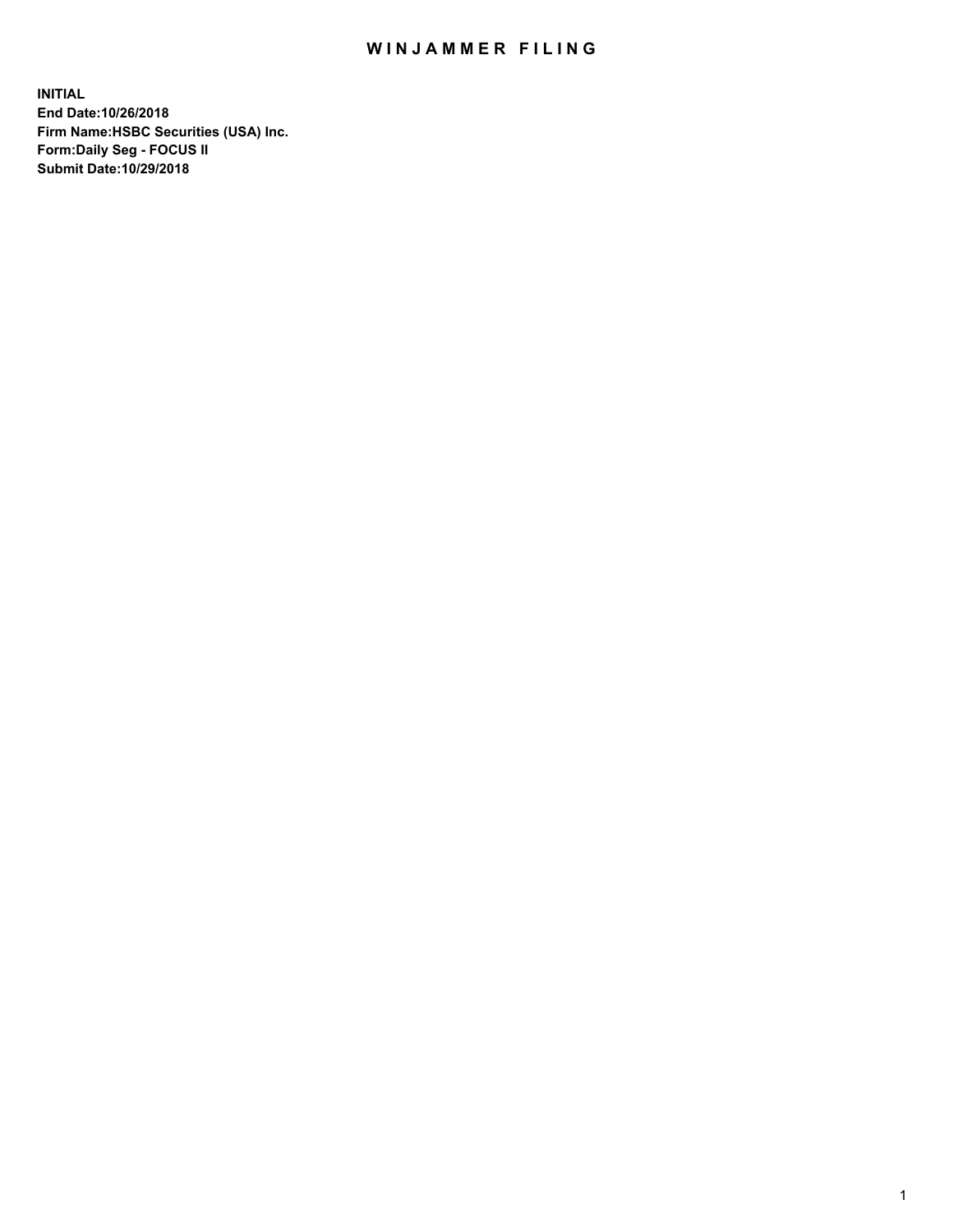**INITIAL End Date:10/26/2018 Firm Name:HSBC Securities (USA) Inc. Form:Daily Seg - FOCUS II Submit Date:10/29/2018 Daily Segregation - Cover Page**

| Name of Company                                                                                                                                                                                                                                                                                                                | <b>HSBC Securities (USA) Inc.</b>                                          |
|--------------------------------------------------------------------------------------------------------------------------------------------------------------------------------------------------------------------------------------------------------------------------------------------------------------------------------|----------------------------------------------------------------------------|
| <b>Contact Name</b>                                                                                                                                                                                                                                                                                                            | <b>Michael Vacca</b>                                                       |
| <b>Contact Phone Number</b>                                                                                                                                                                                                                                                                                                    | 212-525-7951                                                               |
| <b>Contact Email Address</b>                                                                                                                                                                                                                                                                                                   | michael.vacca@us.hsbc.com                                                  |
| FCM's Customer Segregated Funds Residual Interest Target (choose one):<br>a. Minimum dollar amount: : or<br>b. Minimum percentage of customer segregated funds required:% ; or<br>c. Dollar amount range between: and; or<br>d. Percentage range of customer segregated funds required between:% and%.                         | 109,000,000<br>$\overline{\mathbf{0}}$<br>0 <sub>0</sub><br>0 <sub>0</sub> |
| FCM's Customer Secured Amount Funds Residual Interest Target (choose one):<br>a. Minimum dollar amount: ; or<br>b. Minimum percentage of customer secured funds required:%; or<br>c. Dollar amount range between: and; or<br>d. Percentage range of customer secured funds required between:% and%.                            | 25,000,000<br>$\overline{\mathbf{0}}$<br>0 <sub>0</sub><br>0 <sub>0</sub>  |
| FCM's Cleared Swaps Customer Collateral Residual Interest Target (choose one):<br>a. Minimum dollar amount: ; or<br>b. Minimum percentage of cleared swaps customer collateral required:% ; or<br>c. Dollar amount range between: and; or<br>d. Percentage range of cleared swaps customer collateral required between:% and%. | 100,000,000<br>$\overline{\mathbf{0}}$<br>0 <sub>0</sub><br>0 <sub>0</sub> |

Attach supporting documents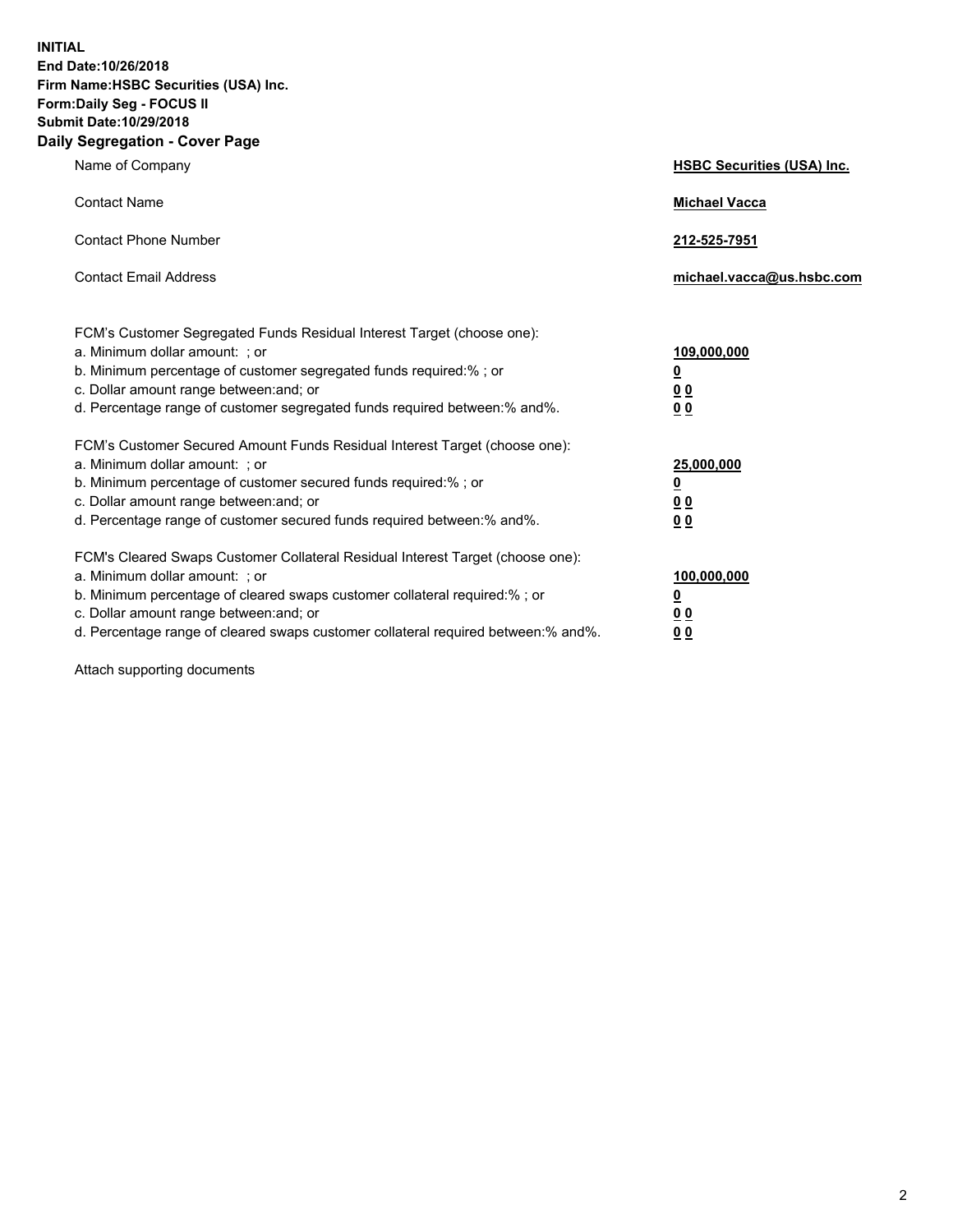**INITIAL End Date:10/26/2018 Firm Name:HSBC Securities (USA) Inc. Form:Daily Seg - FOCUS II Submit Date:10/29/2018 Daily Segregation - Secured Amounts** Foreign Futures and Foreign Options Secured Amounts Amount required to be set aside pursuant to law, rule or regulation of a foreign government or a rule of a self-regulatory organization authorized thereunder **0** [7305] 1. Net ledger balance - Foreign Futures and Foreign Option Trading - All Customers A. Cash **60,333,461** [7315] B. Securities (at market) **75,050,404** [7317] 2. Net unrealized profit (loss) in open futures contracts traded on a foreign board of trade **38,703,085** [7325] 3. Exchange traded options a. Market value of open option contracts purchased on a foreign board of trade **0** [7335] b. Market value of open contracts granted (sold) on a foreign board of trade **0** [7337] 4. Net equity (deficit) (add lines 1. 2. and 3.) **174,086,950** [7345] 5. Account liquidating to a deficit and account with a debit balances - gross amount **651,542** [7351] Less: amount offset by customer owned securities **-651,500** [7352] **42** [7354] 6. Amount required to be set aside as the secured amount - Net Liquidating Equity Method (add lines 4 and 5) **174,086,992** [7355] 7. Greater of amount required to be set aside pursuant to foreign jurisdiction (above) or line 6. **174,086,992** [7360] FUNDS DEPOSITED IN SEPARATE REGULATION 30.7 ACCOUNTS 1. Cash in banks A. Banks located in the United States **59,672,556** [7500] B. Other banks qualified under Regulation 30.7 **0** [7520] **59,672,556** [7530] 2. Securities A. In safekeeping with banks located in the United States **50,404,543** [7540] B. In safekeeping with other banks qualified under Regulation 30.7 **0** [7560] **50,404,543** [7570] 3. Equities with registered futures commission merchants A. Cash **0** [7580] B. Securities **0** [7590] C. Unrealized gain (loss) on open futures contracts **0** [7600] D. Value of long option contracts **0** [7610] E. Value of short option contracts **0** [7615] **0** [7620] 4. Amounts held by clearing organizations of foreign boards of trade A. Cash **0** [7640] B. Securities **0** [7650] C. Amount due to (from) clearing organization - daily variation **0** [7660] D. Value of long option contracts **0** [7670] E. Value of short option contracts **0** [7675] **0** [7680] 5. Amounts held by members of foreign boards of trade A. Cash **35,607,375** [7700] B. Securities **24,645,861** [7710] C. Unrealized gain (loss) on open futures contracts **38,703,085** [7720] D. Value of long option contracts **0** [7730] E. Value of short option contracts **0** [7735] **98,956,321** [7740] 6. Amounts with other depositories designated by a foreign board of trade **0** [7760] 7. Segregated funds on hand **0** [7765] 8. Total funds in separate section 30.7 accounts **209,033,420** [7770] 9. Excess (deficiency) Set Aside for Secured Amount (subtract line 7 Secured Statement Page 1 from Line 8) **34,946,428** [7380]

10. Management Target Amount for Excess funds in separate section 30.7 accounts **25,000,000** [7780]

11. Excess (deficiency) funds in separate 30.7 accounts over (under) Management Target **9,946,428** [7785]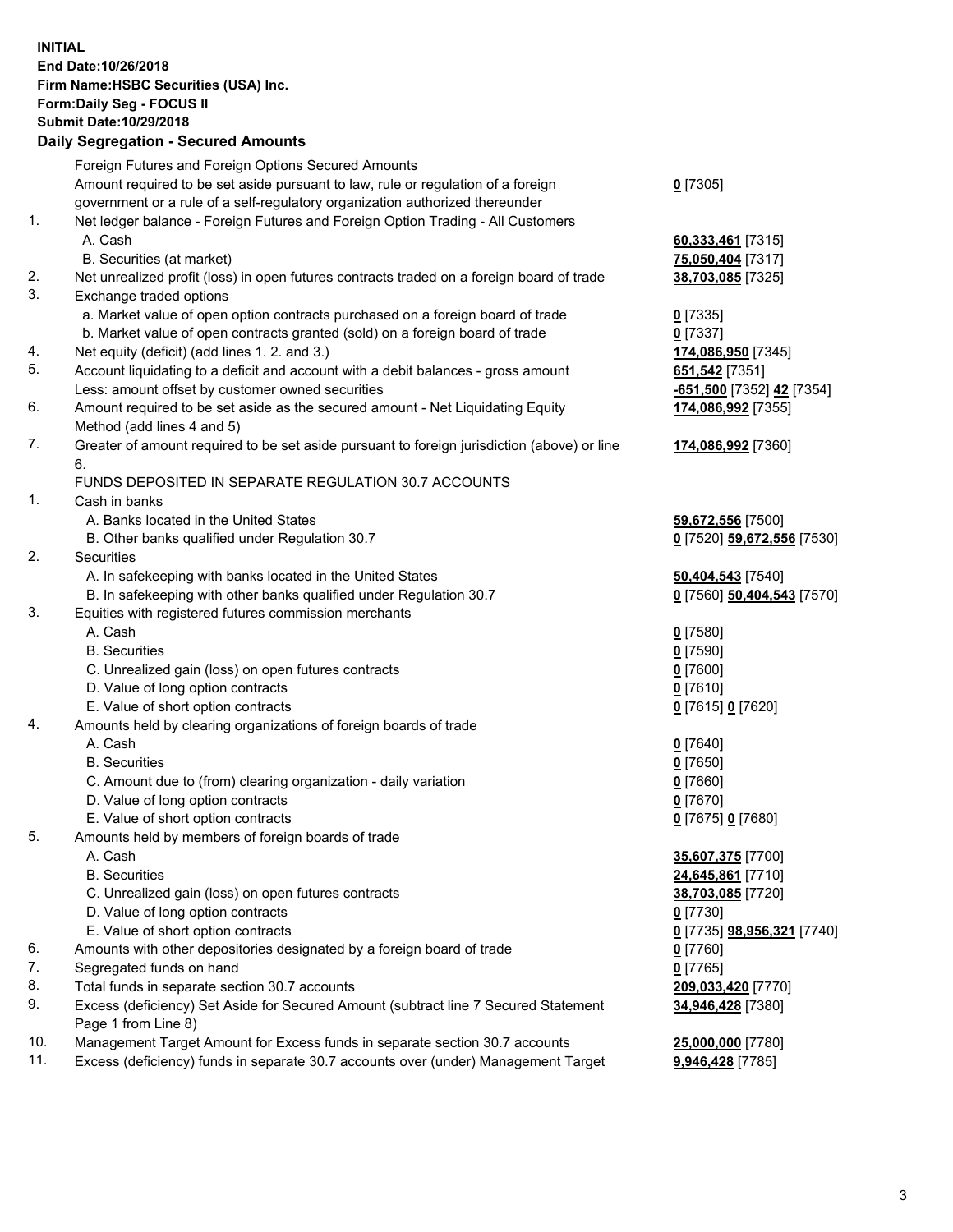**INITIAL End Date:10/26/2018 Firm Name:HSBC Securities (USA) Inc. Form:Daily Seg - FOCUS II Submit Date:10/29/2018 Daily Segregation - Segregation Statement** SEGREGATION REQUIREMENTS(Section 4d(2) of the CEAct) 1. Net ledger balance A. Cash **588,849,339** [7010] B. Securities (at market) **2,180,364,069** [7020] 2. Net unrealized profit (loss) in open futures contracts traded on a contract market **-220,389,693** [7030] 3. Exchange traded options A. Add market value of open option contracts purchased on a contract market **533,980,802** [7032] B. Deduct market value of open option contracts granted (sold) on a contract market **-485,486,341** [7033] 4. Net equity (deficit) (add lines 1, 2 and 3) **2,597,318,176** [7040] 5. Accounts liquidating to a deficit and accounts with debit balances - gross amount **232,621,040** [7045] Less: amount offset by customer securities **-232,621,040** [7047] **0** [7050] 6. Amount required to be segregated (add lines 4 and 5) **2,597,318,176** [7060] FUNDS IN SEGREGATED ACCOUNTS 7. Deposited in segregated funds bank accounts A. Cash **120,958,811** [7070] B. Securities representing investments of customers' funds (at market) **0** [7080] C. Securities held for particular customers or option customers in lieu of cash (at market) **810,444,791** [7090] 8. Margins on deposit with derivatives clearing organizations of contract markets A. Cash **20,227,186** [7100] B. Securities representing investments of customers' funds (at market) **328,110,334** [7110] C. Securities held for particular customers or option customers in lieu of cash (at market) **1,368,236,253** [7120] 9. Net settlement from (to) derivatives clearing organizations of contract markets **13,113,597** [7130] 10. Exchange traded options A. Value of open long option contracts **533,980,802** [7132] B. Value of open short option contracts **-485,486,341** [7133] 11. Net equities with other FCMs A. Net liquidating equity **12,772,696** [7140] B. Securities representing investments of customers' funds (at market) **0** [7160] C. Securities held for particular customers or option customers in lieu of cash (at market) **0** [7170] 12. Segregated funds on hand **1,683,025** [7150] 13. Total amount in segregation (add lines 7 through 12) **2,724,041,154** [7180] 14. Excess (deficiency) funds in segregation (subtract line 6 from line 13) **126,722,978** [7190] 15. Management Target Amount for Excess funds in segregation **109,000,000** [7194] **17,722,978** [7198]

16. Excess (deficiency) funds in segregation over (under) Management Target Amount Excess